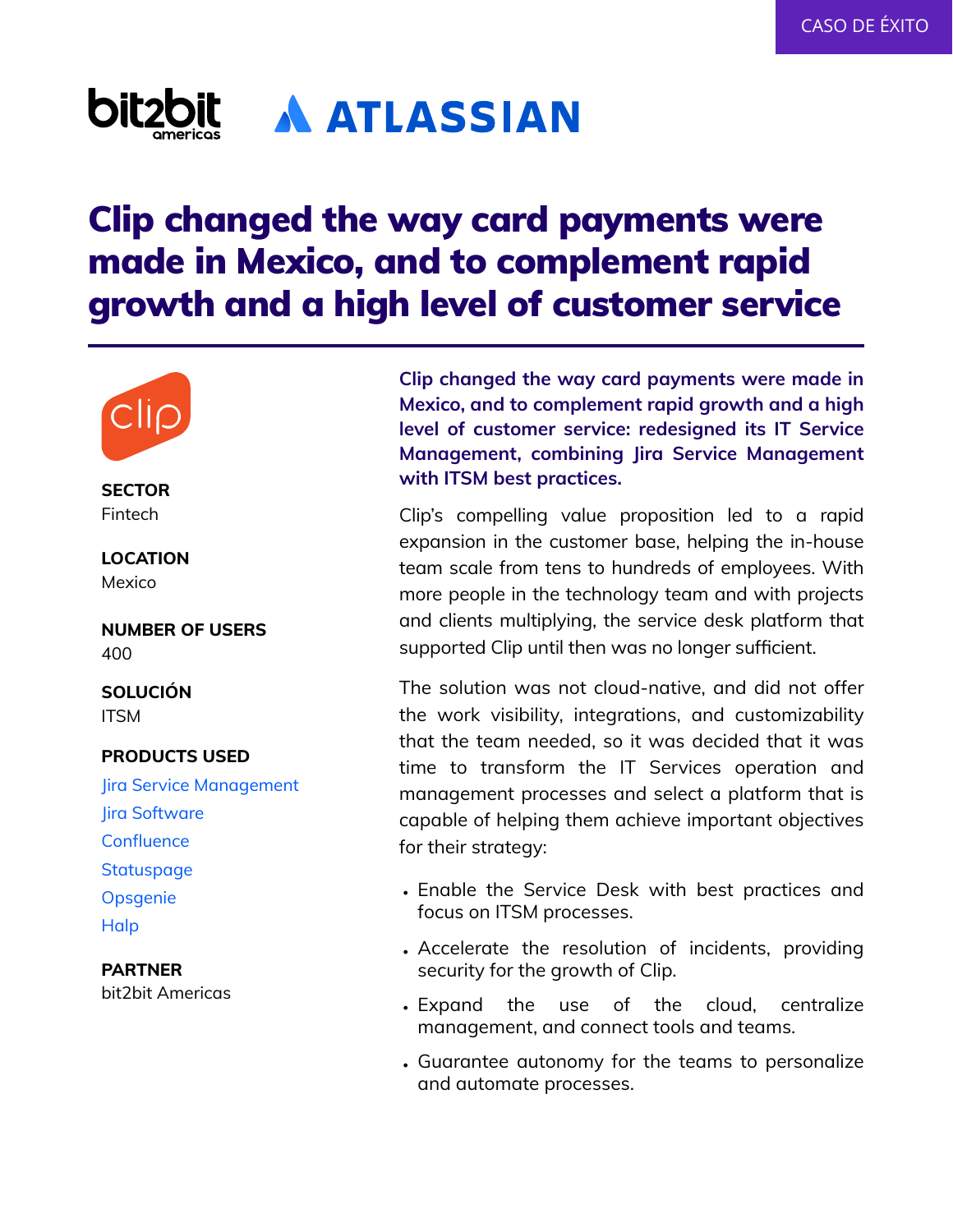At the time, Clip's agile and DevOps teams were already using Jira Software Cloud as a central tool for the job and had been able to greatly accelerate the launch of products and services to respond to business demands.

However, taking the next step: supporting the continuous delivery of values and further accelerating innovation, without risking stability, would require IT service management unlike anything Clip has ever experienced.

There were other solutions on the market, but Pedro Moya, IT Director at Clip, said that observing the fluidity with which Jira Software connected different teams, they found the adoption of a Jira-based ITSM platform very attractive.

Expectations were high and Clip turned to Atlassian to get the best out of Jira Service Management and create Service Management capable of supporting the high speed that the business demanded.

## **"Jira Service Management nos proporcionó las bases que necesitábamos para lograr resultados positivos: integración entre diferentes herramientas y equipos, visión de crecimiento en la nube y facilidad de personalización y automatización".**

**- PEDRO MOYA** IT DIRECTOR

## **CREATION OF AN ITSM PLATFORM CAPABLE OF SUPPORTING CLIP GROWTHn**

Clip is the best ally for Mexican businesses of any size and industry, since it allows them to accept payments with credit cards, debit cards and vouchers quickly, easily and safely.

Therefore, the first big challenge for the team was to ensure the stability and performance of the platform 24 hours a day, 7 days a week. With the Jira Service Management app, it was possible to reformulate end-to-end support, connecting solutions and teams.

Leveraging Halp's connection to Jira Service Management, the DevOps and Service Desk teams were able to transform messages into requests to collaborate and resolve issues faster directly from Slack.

Also, statuses began to be shared on user-friendly pages using Statuspage, allowing internal teams to track the performance of all Clip software and application components in real time.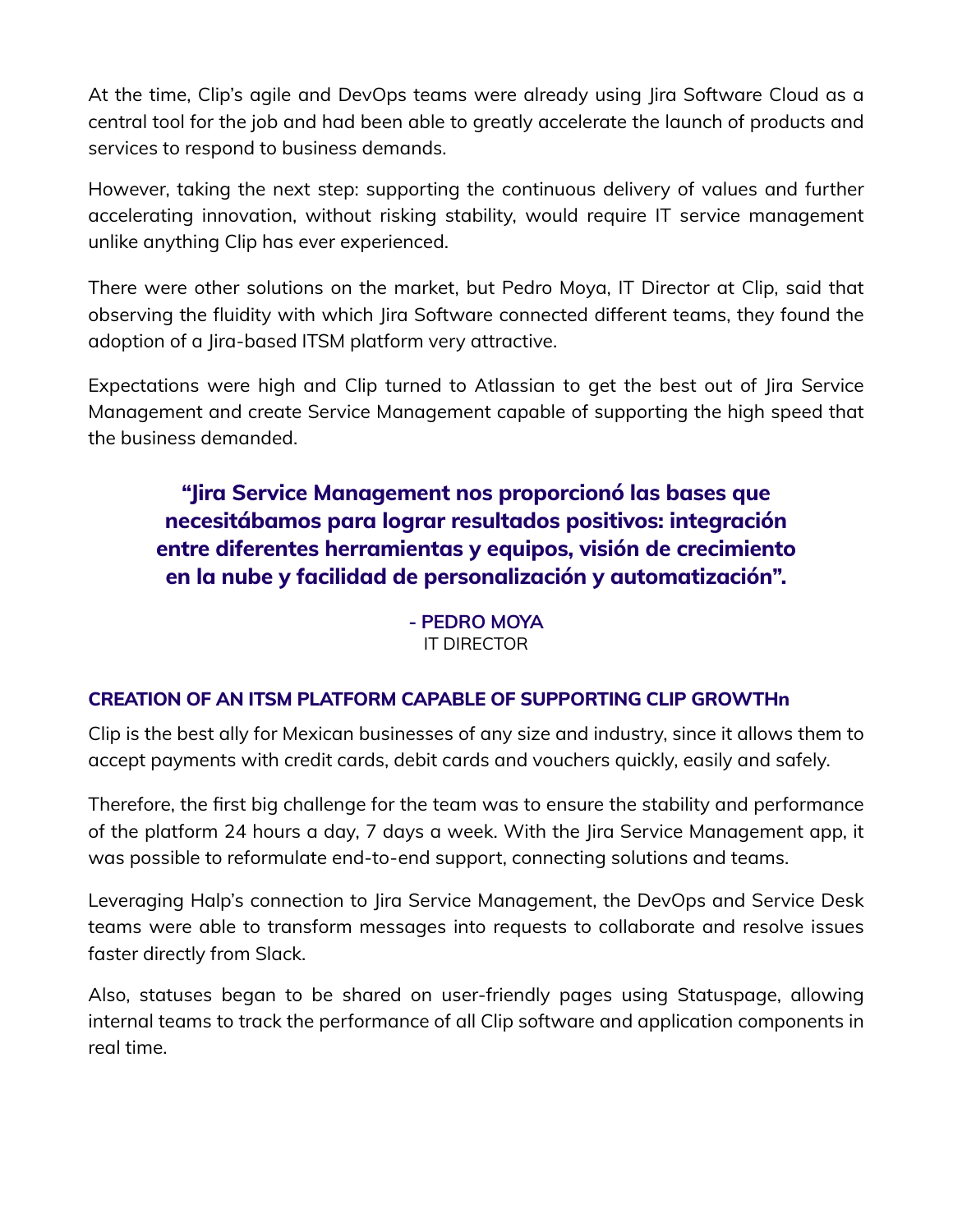## **"Jira Service Management reduce steps in the incident path. And that translates into faster solutions and even better service for our customers".**

**- PEDRO MOYA** IT DIRECTOR

#### **SERVICE MANAGEMENT BEYOND INFORMATION TECHNOLOGY**

Jira Service Management also created the conditions to deliver excellent solutions to all teams with customized portals, service catalogs, solution manuals, and intelligent automation flows.

## **"All teams are already using the platform for any IT request. Also, many started expanding to different streams within their own areas, such as onboarding new hires, contracts, marketing, financial requests, etc."**

**- PEDRO MOYA** IT DIRECTOR

### **POSITIVE IMPACTS OF CLIP´S NEW IT SERVICE MANAGEMENT**

Clip's new IT Service Management framework allowed ITSM best practices to be applied to the entire team workflow, overcoming challenges of visibility, centralizing incident management and cloud acceleration, reducing manual labor and impacting positively diverse dimensions of the Clippers' work.

Several processes related to the operation of the business, such as the adaptation and expansion of the AWS cloud infrastructure, were fully automated, and others could be greatly optimized.

#### **MORE THAN 90% REDUCTION IN TIME TO REGISTER NEW USERS**

There are a couple of automatic request flows to request new users to access AWS and user requests for database access. Before, the application and account creation processes in Clip were done manually and took a maximum of 24 hours once the request was authorized, since you had to wait for approval and contact the user to get their response, currently that process it was reduced to 30 minutes.

#### **MULTIPLICATION OF POSITIVE IMPACT WITH A CONNECTED ECOSYSTEM**

The integrated use of Atlassian cloud solutions such as Jira Software, Confluence and Jira Service Management, created a connected, collaborative and highly visible ecosystem that helped reinforce the culture of innovation and agility, as well as the focus on customer needs.